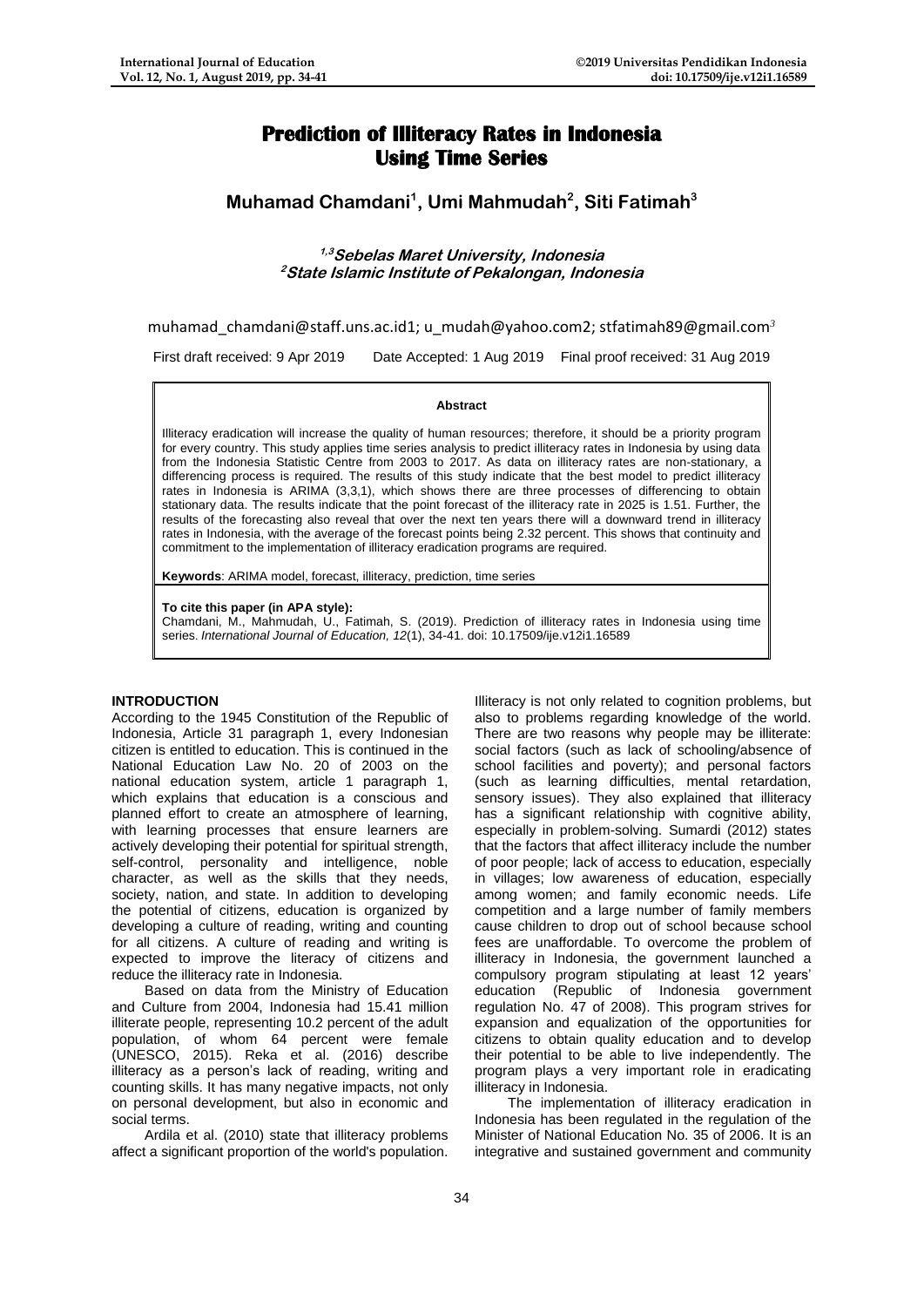movement, aimed at eliminating illiteracy at all levels of society, supporting the success of education in all programs, improving the ability and interest of the population to read and write, and supporting the quality of human resources. The eradication of illiteracy has become very important, since literacy is a basic right for everyone and is a key to opening up other basic rights. The problem of illiteracy is closely related to poverty, ignorance and helplessness. In addition, illiteracy affects the development of the nation; for example, low levels of community productivity; low awareness of educating children or the family; low ability to access information; difficulties in accepting innovation; and a low index of human development. To reduce illiteracy, in the strategy set forth in ministerial regulation No. 35 of 2006, the government states that there are three pillars of national education policy in the implementation strategy of the national movement for the acceleration of illiteracy eradication.

First, the extension of access to education includes the expansion of cross-sectoral cooperation (for example, institutions/agencies concerned), both at central and regional levels, in the implementation of the program of educational equality. The movement also aims to strengthen cooperation in the implementation of literacy education programs between universities, the technical unit of non-formal education, and various social organizations such as religious, women's, professional, and other community organizations/institutions. The aim is to become a deep-rooted movement in society, utilizing various potential resources available to the community to support the implementation of literacy education programs, and organizing literacy education programs in stages with priority on areas with the highest illiteracy population.

The second pillar is improvement of the quality of literacy education through the development and stipulation of standards of literacy competence and literacy education content, ranging from basic literacy, to ongoing literacy and independent literacy. There should also be development and establishment of valid and reliable literacy assessment instruments for literacy and content standards literacy education, and the implementation of quality assurance of literacy education at the learning group level so that learning process quality can reach the standard of literacy competence. Quality assurance covers improvement in resources and learning processes, such as

education and education personnel, teaching materials, instructional suggestions, innovation in learning strategies, and the cost of learning, together with strengthening of literacy education programs integrated with life skills education, so that the learning process is interesting, literacy skills by providing Community Reading Park in the village/district declared completely literate.

Third, the governance and accountability of literacy education should include improvement in the population reporting mechanism. Based on a survey by the Indonesia Statistic Center in 2017, the number of illiterate people in Indonesia each year has been decreased. This means that government programs intended to eradicate illiteracy in Indonesia have had success.

In handling illiteracy, the government requires predictions from year to year. The results of these surveys and predictions can be taken into consideration by the government in their effort to eradicate illiteracy and increase literacy in the country. The eradication of illiteracy and development of a literacy culture have a close relationship. Therefore, the literacy culture of citizens will grow and increase when illiteracy has disappeared. Sumardi (2012) explains that literacy has a major impact on social, economic and cultural improvements. It can be used as a guide by the government to improve social, economic and cultural levels in the community. This is because the purpose of literacy education is to achieve skills, good understanding, and adaptation to overcoming the problems of life and work challenges. It also explains why literacy education programs are promoted in an effort to eradicate illiteracy.

The results of research by the Program for International Student Assessment (PISA) on culture literacy in 2012 ranked Indonesia  $64<sup>th</sup>$  out of  $65$ countries. In addition, the reading position of Indonesian students is  $57<sup>th</sup>$  out of 65 countries. PISA stated that none of the Indonesian students had achieved a literacy value at the fifth level, and only 0.4 percent had fourth-level literacy ability. The remainder were below level three, or even below level one. Their poor results indicate a serious impact on the quality of the existing resource development. Especially in the field of education, this has an impact on efforts to improve the quality of education in Indonesia. Table 1 shows statistical literacy data on Indonesia compiled by Education For All (EFA).

|                                                                                                  | Year    |           |         |         |         |         |  |
|--------------------------------------------------------------------------------------------------|---------|-----------|---------|---------|---------|---------|--|
| Program                                                                                          | 2008    | 2009      | 2010    | 2011    | 2012    | 2013    |  |
| <b>Basic Literacy</b>                                                                            | 600,010 | 1,088,890 | 437,830 | 347.017 | 200,000 | 188,320 |  |
| Self-Entrepreneurship<br>Literacy                                                                | 139,140 | 194.000   | 210.030 | 208,000 | 300,000 | 303,000 |  |
| Life Skill Education                                                                             |         | 7,000     | 7,000   | 7,000   | 7,000   | 7,000   |  |
| Entrepreneurship<br>Literacy                                                                     |         |           | 1,400   | 1,400   | 1,800   | 600     |  |
| Children's newspapers,<br>mothers'<br>newspapers.<br>Literacy<br>based<br>on<br><b>Folktales</b> |         |           | 1,800   | 1,800   | 2,000   | 1,400   |  |

### **Table 1 Literacy Data in Indonesia**

(Source: *Report on Education for All (EFA) Republic of Indonesia*, 2015)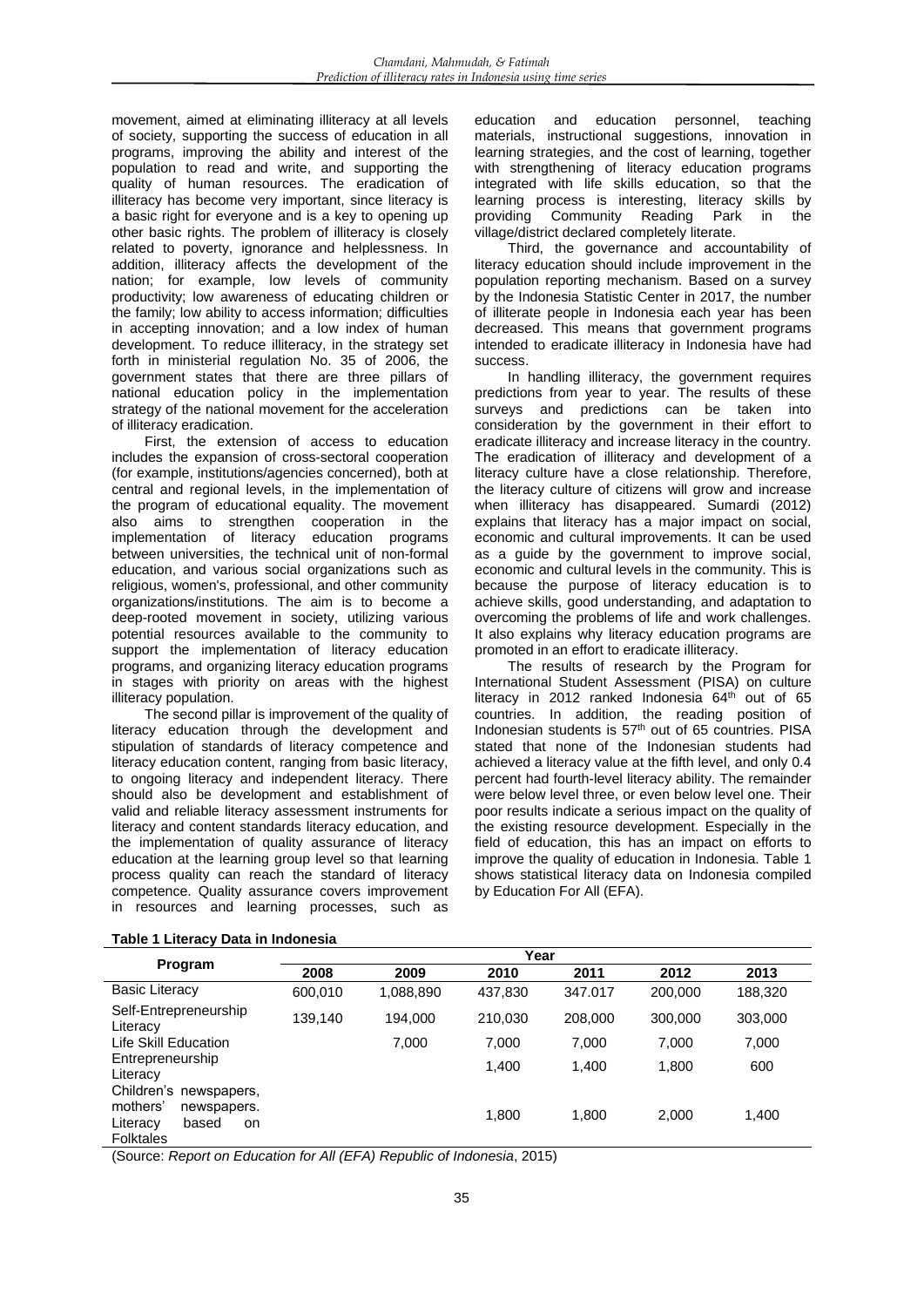Table 1 shows that literacy in Indonesia has increased in certain programs. The increased literacy results certainly cannot be separated from the eradication of illiteracy movement promoted by the government.

Therefore, it is important to investigate the illiteracy rates in Indonesia by supervising and controlling the movements. The purpose of this study is to predict the future rates of illiteracy in the country as reference material for overseeing this figure. In order to obtain the predicted values, the study applies the autoregressive integrated moving average (ARIMA) model of time series analysis, which is the most popular method of prediction analysis. However, this method requires stationary data to provide precise prediction results. Therefore, if the available data is not stationary, then a differencing process needs to be conducted so that the time series data meet the required criteria. Some studies on prediction analysis have used the ARIMA model. Floros (2005), Kurita (2010) and Nkwatoh (2012) employed this method to predict unemployment rates. Mahmudah (2017a) used it to forecast unemployment rates in Indonesia by using data from 1986 to 2015, with the results indicating that rates of unemployment would tend to decrease over the following ten years. Meanwhile, research on predicting illiteracy rate is very limited. As a matter of fact, it is very difficult to find references that focus on similar research. However, Jain and Mishra (2015) used multiple regression models to predict literacy rates in India. Their results provided very close predicted values to the actual literacy rate shown by the census of India.

#### **METHOD**

This study used the most well-known technique in forecasting time series data, which is the ARIMA model proposed by Box & Jenkins (1976), also known as the Box-Jenkins model. Stationary characteristics of data are required when using this method in order to obtain good prediction values. This means that the time series data are needed in prediction analysis laterally along the time axis. Stationary data indicate that fluctuations are not significant, meaning its values are always around the constant mean. According to Wei (2006), the ARIMA model can be written as follows:

$$
y'_{t} = \varphi_{1} y'_{t-1} + \dots + \varphi_{p} y'_{t-p} + \theta_{1} e_{t-1} + \dots + \theta_{q} e_{t-q} + e_{t}
$$
  
(1)

where  $y'_t$  is the differenced series. Equation (1) indicates the ARIMA (*p*,*d*,*q*) model, where *p* represents the autoregressive order, *q* represents the moving average order and *d* represents the differencing process. It is important to point out that the autoregressive (AR) model requires a stationarity condition, while the moving average (MA) model needs invertibility conditions. Therefore, when these conditions are fulfilled, equation (1) can be rewritten in the following terms:

$$
(1 - \varphi_1 B - \varphi_p B^p)(1 - B)^d y_t
$$
  
= (1 + \theta\_1 B + \dots + \theta\_q B^q)  
+ e\_t

where  $\varphi_p(B)$  is a stationary AR operator and  $\theta_q(B)$ is an invertible MA operator.

Generally, there are four steps in prediction analysis using the ARIMA model, which are explained as follows:

#### **Step 1: Checking the stationary data**

As stationary data are necessary in this model, it is important to identify whether the original data are stationary. The Augmented Dickey-Fuller test is usually used to check for such data.

#### **Step 2: Differencing Process**

If the Augmented Dickey-Fuller test fails, then a differencing process is required in order to obtain stationary data. This process continues until the desired characteristics are fulfilled.

#### **Step 3: Choosing the best ARIMA model**

This step is crucial because it greatly affects the final results of the prediction analysis in providing the future values. The best ARIMA model was selected from several different ones that may be applicable to predicting illiteracy rates in Indonesia. This study used the values of Akaike's Information Criterion (AIC), AIC-corrected (AICc) and the Bayesian Information Criterion (BIC) to determine the best ARIMA model which has the lowest values of the three criteria. However, it is important to note that the temporary ARIMA models that could be used are based on the values of the autoregressive order (*p*), the moving average order (*p*) and the differencing process (*d*). **Step 4: Forecasting** 

## The best ARIMA model, which was determined in step 3, was used to predict illiteracy rates in

#### **RESULTS AND DISCUSSION**

Indonesia.

This study uses 15 data of illiteracy percentage in Indonesia, based on the national socio-economic survey between 2003 and 2017 that was conducted by Statistics Indonesia. The study uses the R program to obtain the forecasting results of the illiteracy percentage in Indonesia using the ARIMA model. Table 3 shows the descriptive statistics of the data used to predict illiteracy rates. The data indicate the tendency of a decreasing percentage, even though there was an increase of 0.47 of a point in 2011. Moreover, illiteracy continued to decline significantly, with the highest decrease of 1.20 points occurring in 2014, and the lowest decrease in 2015 of 0.10 of a point. Based on the survey of the Indonesia Statistic Center, it can be explained that the smallest percentage of illiteracy is about 4.50, which occurred in 2017, whereas the highest percentage was 10.21 in 2003.

**Table 2. Descriptive Statistics**

| <b>Statistic</b> | <b>Illiteracy</b> |
|------------------|-------------------|
| N                | 15                |
| Minimum          | 4.50              |
| Maximum          | 10.21             |
| Mean             | 7.16              |
| Std. Deviation   | 1.86              |
| <b>Skewness</b>  | $-0.09$           |
| Kurtosis         | $-1.04$           |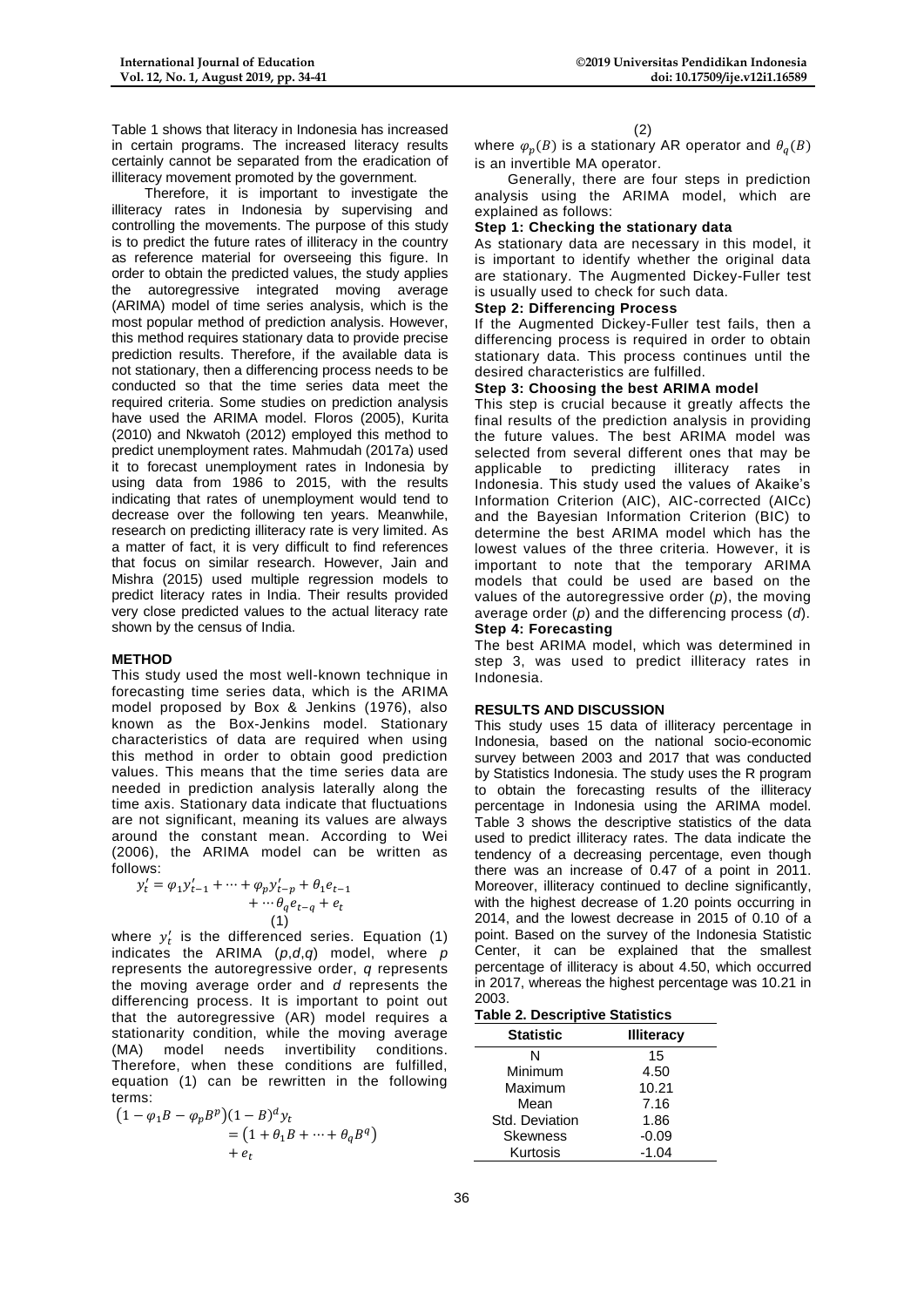Furthermore, Table 2 indicates that the data distribution tends to be on the left of the normal distribution due to negative value of skewness, with the value of kurtosis also negative, indicating that the distribution does not tend to peak. Figure 1 shows the illiteracy percentages in Indonesia from 2003 to 2017, clearly demonstrating a decrease over that period of time.



Figure 1 indicates that the original series of illiteracy percentages was clearly non-stationary, with a decreasing tendency clearly visible; there was a 0.59 point decrease in 2004 and a further decrease in 2005 of 0.53. The numbers continued to decrease until 2011, where the percentage of illiteracy in Indonesia

increased by 0.47 of a point. Meanwhile, Figure 2 represents the plots of ACF and PACF of illiteracy data in Indonesia. Figure 2 shows that the ACF plot shows non-stationary properties, with the original data slowing down to zero.



**Figure 2. ACF and PACF of Illiteracy in Indonesia**

Since the original data on illiteracy in Indonesia were non-stationary, in order to use the ARIMA model correctly a differencing process was conducted. The first process did not obtain stationary data of illiteracy in Indonesia as the value of the Dickey-Fuller test was  $-2.996$  with lag order = 2, and  $p$ -value = 0.193. Due to the required properties of stationary data not being fulfilled, a second differencing process was required, whose results also indicated that stationary data had not been obtained (Dickey-Fuller = -3.3446; lag order

 $= 2$ ; *p*-value  $= 0.085$ ). Therefore, a third process was required, whose results indicated that this process had produced stationary data (Dickey-Fuller = -3.6265; lag order = 2, *p*-value = 0.048). Therefore, the possible model for predicting illiteracy in Indonesia was defined by the ARIMA (*p*,3,*q*) model. Figure 3 shows the third process of differencing which provided stationary data on the percentage of illiteracy, while Figure 4 indicates the plots of ACF and PACF from this third process.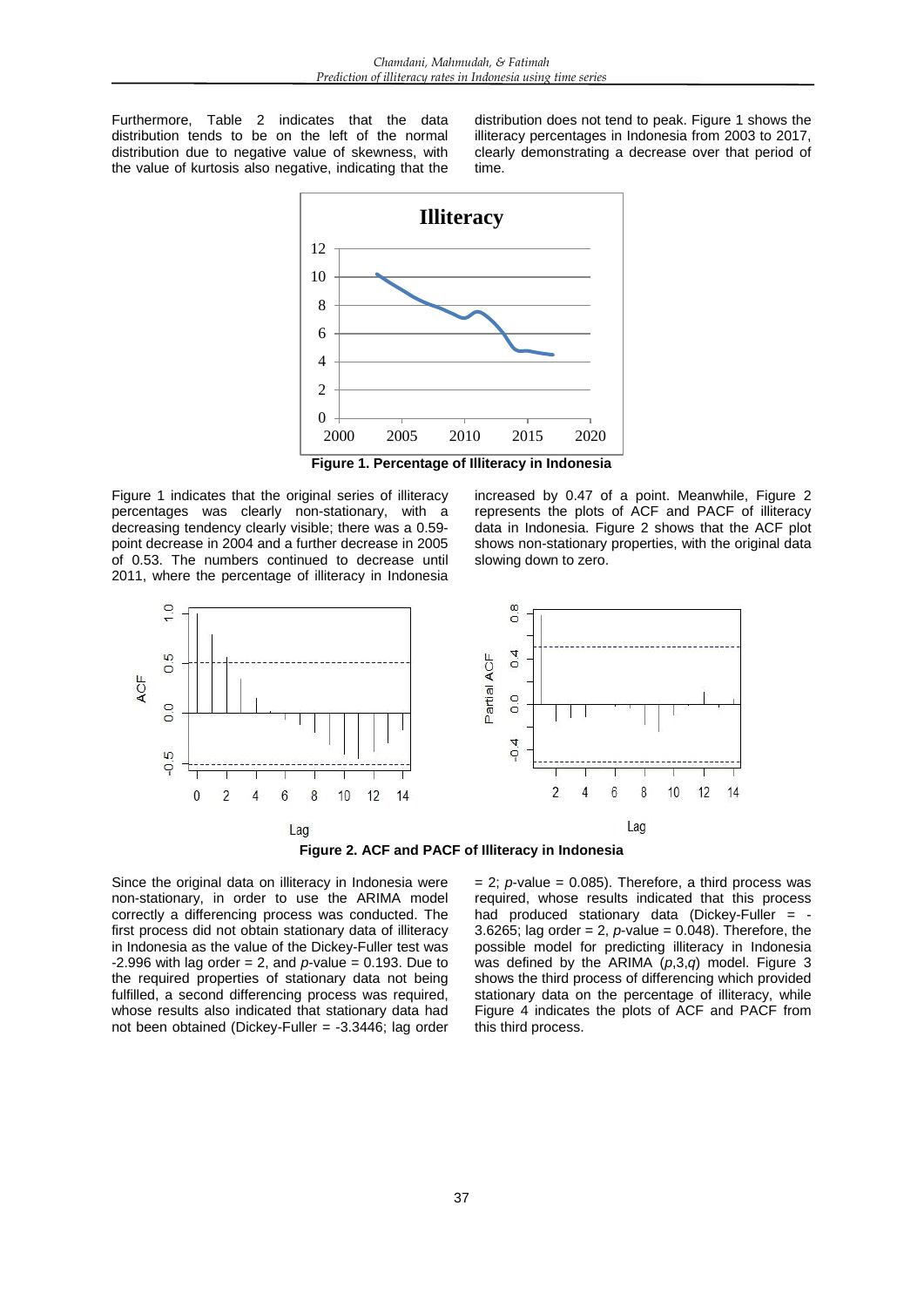

**Figure 3. Percentage of Illiteracy (***d***=3)**



**Figure 4. ACF and PACF of Illiteracy (***d***=3)**

Figure 4 shows the PACF cutoff on lag 3, which indicates that the AR (3) model could be used for forecasting illiteracy. Furthermore, the ACF plot produces a cutoff in the first lag, so the MA (1) model could also possibly be used. Since the stationary data of illiteracy were determined through the third process of differencing, ARIMA (3,3,1) is a usable model. However, Table 4 provides temporary ARIMA models that may be applicable in this prediction analysis to determine the best ARIMA model. A summary of the results of these alternative models is presented in Table 3.

|              | <b>Table 3. Alternative ARIMA Models</b> |          |       |          |             |            |            |             |
|--------------|------------------------------------------|----------|-------|----------|-------------|------------|------------|-------------|
| <b>ARIMA</b> | <b>SIGMA</b>                             | LOG      | AIC.  | ME       | <b>RMSE</b> | <b>MAE</b> | <b>MPE</b> | <b>MAPE</b> |
| (3,3,0)      | 0.2361                                   | $-9.33$  | 26.65 | 0.021    | 0.435       | 0.250      | 0.738      | 4.023       |
| (3,3,1)      | 0.1484                                   | $-8.21$  | 26.41 | $-0.035$ | 0.345       | 0.212      | $-0.463$   | 3.382       |
| (2,3,0)      | 0.4343                                   | $-12.21$ | 30.42 | 0.013    | 0.589       | 0.335      | 0.532      | 5.755       |
| (2,3,1)      | 0.2385                                   | $-9.98$  | 27.97 | 0.001    | 0.437       | 0.269      | 0.282      | 4.541       |
| (1,3,0)      | 0.4659                                   | $-12.56$ | 29.13 | $-0.004$ | 0.611       | 0.387      | 0.179      | 6.762       |

In order to obtain the best ARIMA model, the study used the AIC criterion, which is the most commonly used accuracy measure in forecasting analysis. The lowest value of the AIC criterion was determined as the best model for predicting illiteracy in Indonesia. According to Table 3, ARIMA (3,3,1) has the lowest value of AIC, which is 26.41. Therefore, based on Mahmudah (2017a, 2017b) this model was determined as the best one to predict illiteracy rate in Indonesia because the lowest value of AIC tends to provide the best model of ARIMA. However, the

values of other accuracy measures for prediction analysis are also presented in Table 3, namely the mean error (ME), root mean squared error (RMSE), mean absolute error (MAE), mean percentage error (MPE), and mean absolute percentage error (MAPE). Plotting the original data series and fitted model is one way to conduct the ARIMA model validation, but the most common method to determine the best model is simply by observing the values of the accuracy measures (Mahmudah, 2017b). Figure 5 shows the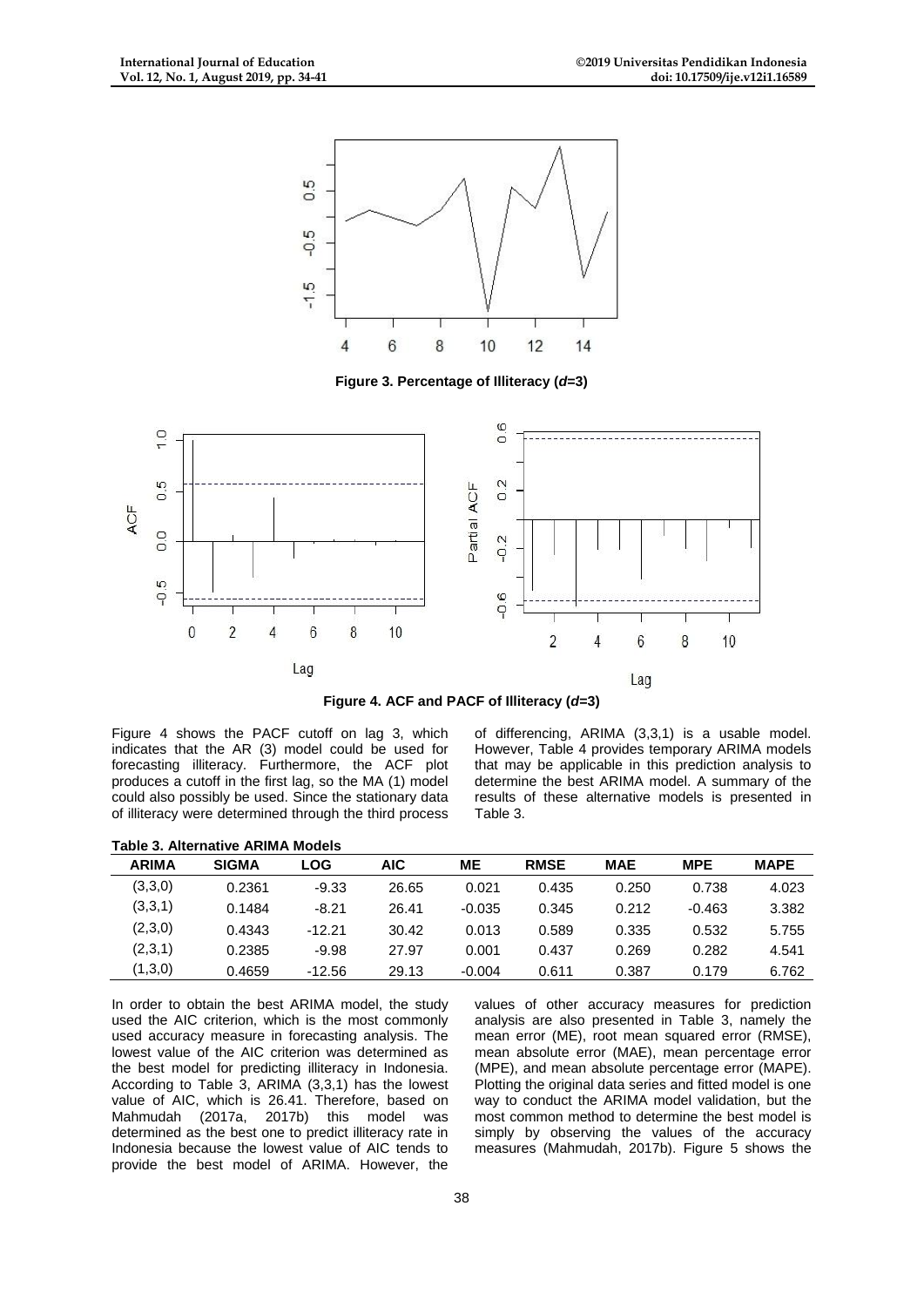fitted values and the original series of illiteracy data in Indonesia from the ARIMA (3,3,1) model.



#### Time

#### **Figure 5. Original Series and Fitted Values**

Figure 5 also indicates that the fitted values from ARIMA (3,3,1) always follow the original series, with the fitted model represented by the blue line, while the original data are represented by the red line.

Furthermore, Table 4 shows the forecasting results by using ARIMA (3,3,1) as the best model for predicting the percentage of illiteracy in Indonesia based on illiteracy data from previous years.

|  |  | <b>Table 4. Forecasting Results</b> |  |
|--|--|-------------------------------------|--|
|--|--|-------------------------------------|--|

| Year | Point<br>Foreca<br>st | <b>Forecast Interval</b> |             |         |             |  |  |
|------|-----------------------|--------------------------|-------------|---------|-------------|--|--|
|      |                       | <b>Lo80</b>              | <b>Hi80</b> | Log5    | <b>Hi95</b> |  |  |
| 2018 | 3.78                  | 3.27                     | 4.30        | 2.99    | 4.57        |  |  |
| 2019 | 3.32                  | 2.28                     | 4.36        | 1.73    | 4.91        |  |  |
| 2020 | 2.96                  | 1.37                     | 4.55        | 0.53    | 5.40        |  |  |
| 2021 | 2.86                  | 0.79                     | 4.93        | $-0.31$ | 6.02        |  |  |
| 2022 | 2.51                  | $-0.13$                  | 5.16        | -1.53   | 6.56        |  |  |
| 2023 | 2.14                  | $-1.20$                  | 5.48        | $-2.96$ | 7.24        |  |  |
| 2024 | 1.74                  | -2.42                    | 5.89        | -4.63   | 8.10        |  |  |
| 2025 | 1.51                  | $-3.50$                  | 6.53        | -6.16   | 9.18        |  |  |
| 2026 | 1.28                  | -4.63                    | 7.20        | -7.76   | 10.33       |  |  |
| 2027 | 1.04                  | -5.83                    | 7.92        | $-9.47$ | 11.56       |  |  |

Based on data in Table 4, it is apparent that over the next 10 years there will be a continuous downward trend in the percentage of illiteracy in Indonesia, where the illiteracy rate has a tendency to decrease consistently. In other words, literacy rates tend to go up continuously. This trend will lead to good results, which indicates the reading and writing skills of Indonesian citizens are developing. These findings are consistent with what has been found in previous studies on predicting illiteracy rates.

A similar result was obtained by Jain and Mishra (2015) who report literacy rate in India is predicted to rise continuously, where the predicted rate is very close to the actual rate. Other than that, UNESCO (2017) also reports literacy rates are increasing continuously from one generation to the next globally. For example, literacy rate increase in most of the Southern Asia.

Figure 6 shows the plot of forecasting results from the ARIMA (3,3,1) model.



## Forecasts from ARIMA(3,3,1)

**Figure 6. Plot of Forecast Results**

Figure 6 shows the forecast values, which are represented by the blue line, while the dark shaded area indicates the 85<sup>th</sup> prediction interval and the bright shaded area shows the 90<sup>th</sup> prediction interval. From the figure it can be clearly seen that the forecasting results decrease continuously. Further, Table 5 shows both the forecast values and forecast intervals for the next ten periods of illiteracy percentages in Indonesia. The prediction intervals play a very important role in forecasting the future values because a prediction analysis cannot yield the accuracy of the predicted values without being accompanied by these interval values of prediction.

In other words, the prediction intervals give an idea of the uncertainty of the outcome of the forecasting analysis, therefore we can see clearly the level of uncertainty of each prediction value. Two prediction intervals are commonly used in forecasting analysis, namely 80% and 95% even though any other prediction interval could also be applied. This study provides the fitted model from both of these prediction intervals, with the values of the prediction intervals presented in Table 5. It is important to note that when the prediction analysis yields higher uncertainty, the prediction intervals produce wider values. Table 5 also shows the lower and upper boundaries of both the 85% and 95% prediction intervals, with the ranges of both prediction intervals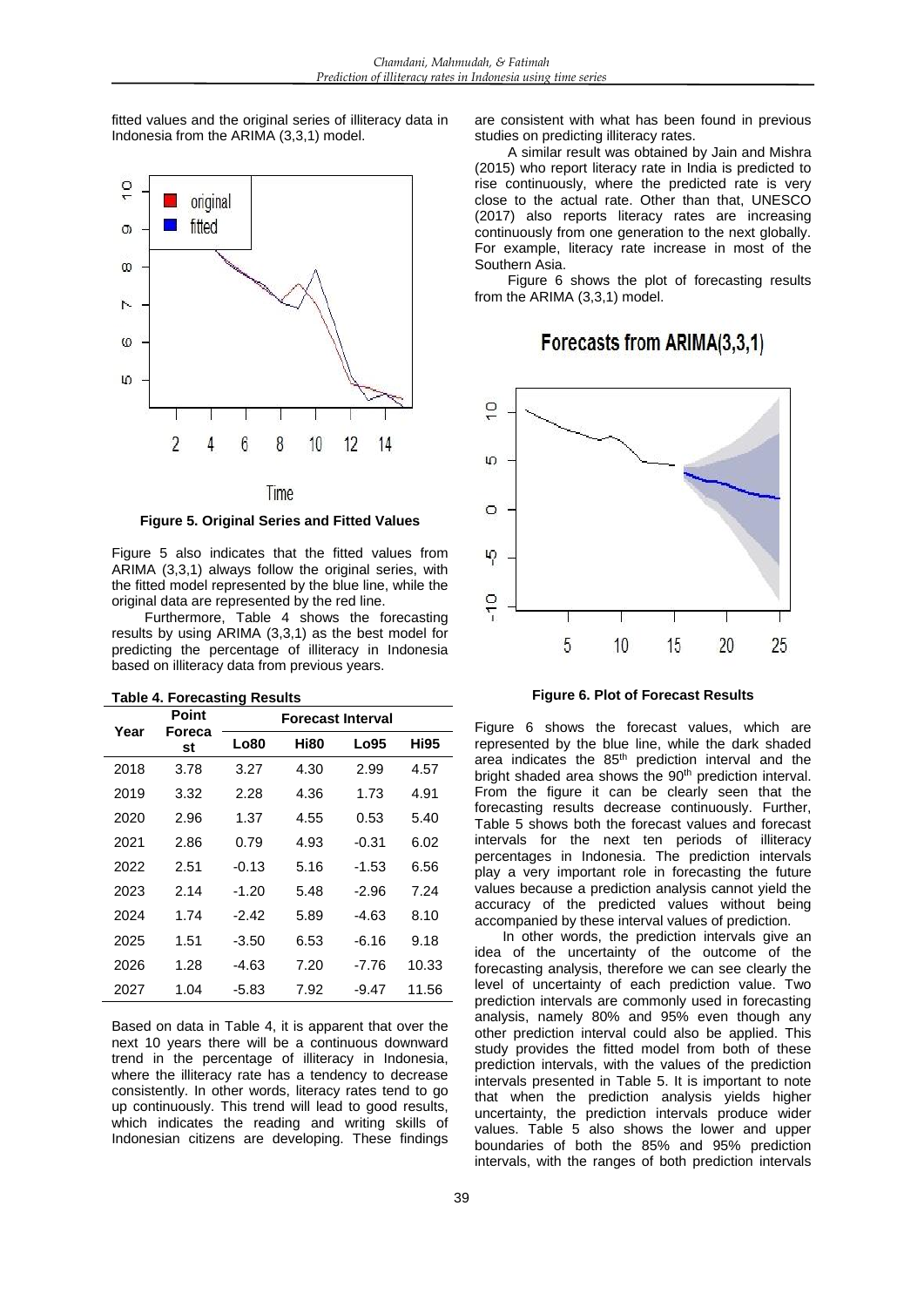tending to increase in line with the predicted time. In addition, the 95<sup>th</sup> prediction intervals produce wider ranges than the  $80<sup>th</sup>$  ones. Figure 7 indicates the ranges for both prediction intervals.



Furthermore, from Table 5 it can be seen that the highest percentage of illiteracy in Indonesia was expected at around 3.78 in 2018, with the lowest value of predicted percentage of 1.04 in 2027. The highest decrease occurred from 2018 to 2019, when the percentage of illiteracy in Indonesia was expected to fall by 0.46 percent, while the lowest decrease is expected to be 0.11 percent from 2020 to 2021. In general, although the results of forecasting illiteracy in Indonesia drop constantly, there are fluctuations in the values of the decline. Further, the average of the forecast points for the next ten years is 2.32 percent, with a standard deviation of 0.92 percent.

The illiteracy eradication improvement will have a good impact on the government in realizing an education program for all, enabling the government to increase community productivity and the human development index. This argument is as described in the Regulation of the Minister of National Education No. 35 of 2006 that illiteracy eradication is an integrative and sustained government and community movement, aimed at eradicating illiteracy at all levels of society, supporting the success of education for all programs, improving the ability and interest of the population to read and write, and supporting the quality of human resources.

Oyekunle (2018) explains that illiteracy eradication in order to realize a literate society will enable society to contribute to the psycho-economic and cultural development. Therefore, illiteracy eradication has become the focus of the government to give the rights to education to all people.

#### **CONCLUSION AND RECOMMENDATIONS**

The results indicate that the original series of illiteracy percentages has non-stationary properties; therefore, differencing processes were employed. The study needed a third process to obtain stationary illiteracy data. Further, the results also suggest that the best model for predicting the percentage of illiteracy in Indonesia was the ARIMA (3,3,1) model. The

forecasting results show a decreasing tendency in the forecast values. A recommendation for further research is that more data used for predictive results will be more accurate.

#### **REFERENCES**

Ardila, A., et al. (2010). Illiteracy: The neuropsychology of cognition without reading. *Archives of Clinical Neuropsychology 25, 689- 712*.

[https://www.ncbi.nlm.nih.gov/pubmed/2107586](https://www.ncbi.nlm.nih.gov/pubmed/21075867) [7.](https://www.ncbi.nlm.nih.gov/pubmed/21075867) doi: 10.1093/arclin/acq079.

- Box, G. E. P., & Jenkins, G. M. (1976). *Time series analysis: Forecasting and control*. Revised edition. San Francisco: Holden-Day.
- Education for All (EFA). (2015). *A report on Education for All (EFA) Achievement period 2000-2015*. Education for All Coordinator Forum Republic of Indonesia.
- Floros, C. (2005). Forecasting the UK unemployment rate: Model comparisons. *International Journal of Applied Econometrics and Quantitative Studies*, *2*(4), 57-72.
- Jain, S. & Mishra, N. (2015). Forecasting of literacy rate using statistical and data mining methods*. International Journal of Advanced Computational Engineering and Networking*, 3(8), 26-31.
- Kurita, T. (2010). A forecasting model for Japan's unemployment rate. *Eurasian Journal of Business and Economics*, *3*(5), 127-134.
- Mahmudah, U. (2017a). predicting unemployment rates in Indonesia. *Economic Journal of Emerging Markets*, 9(1), 20-28.
- Mahmudah, U. (2017b). Autoregressive integrated moving average model to predict graduate unemployment in Indonesia. *Practice and Theory in System of Education*, *12*(1), 43-50. DOI 10.1515/ptse-2017-0005
- Nkwatoh, L. S. (2012). Forecasting unemployment rates in Nigeria using univariate time series models. *International Journal of Business and Commerce*, *1*(12), 33-46.
- Oyekunle, Y. 2018. Eradicating rural illiteracy through adult education programmes in Lagos State, Nigeria. *Journal of Educational Thought*, *7*(1): 136-150.
- Statistics Indonesia. (2017). [https://www.bps.go.id/subject/28/pendidikan.ht](https://www.bps.go.id/subject/28/pendidikan.html#subjekViewTab3) [ml#subjekViewTab3](https://www.bps.go.id/subject/28/pendidikan.html#subjekViewTab3)
- Suwardi, K. (2012). Adult education through multiple method for poor rural illiterate women in Indonesia. *Journal of Education and Learning, 6*(6), 243-252.
- UNESCO. (2015). *Indonesia literacy for life skills and entrepreurship*. UNESCO Bangkok Office.
- UNESCO. (2017). *Literacy rates continue to rise from one generation to the next*. Fact Sheet No. 45 September 2017 FS/2017/LIT/45. http://uis.unesco.org/sites/default/files/docume nts/fs45-literacy-rates-continue-risegeneration-to-next-en-2017\_0.pdf
- Vagvolgyi, R. et al. (2016). *A Review about Funcional Illiteracy: Definition, Cognitive, Linguistic, and Numerical Aspects*.